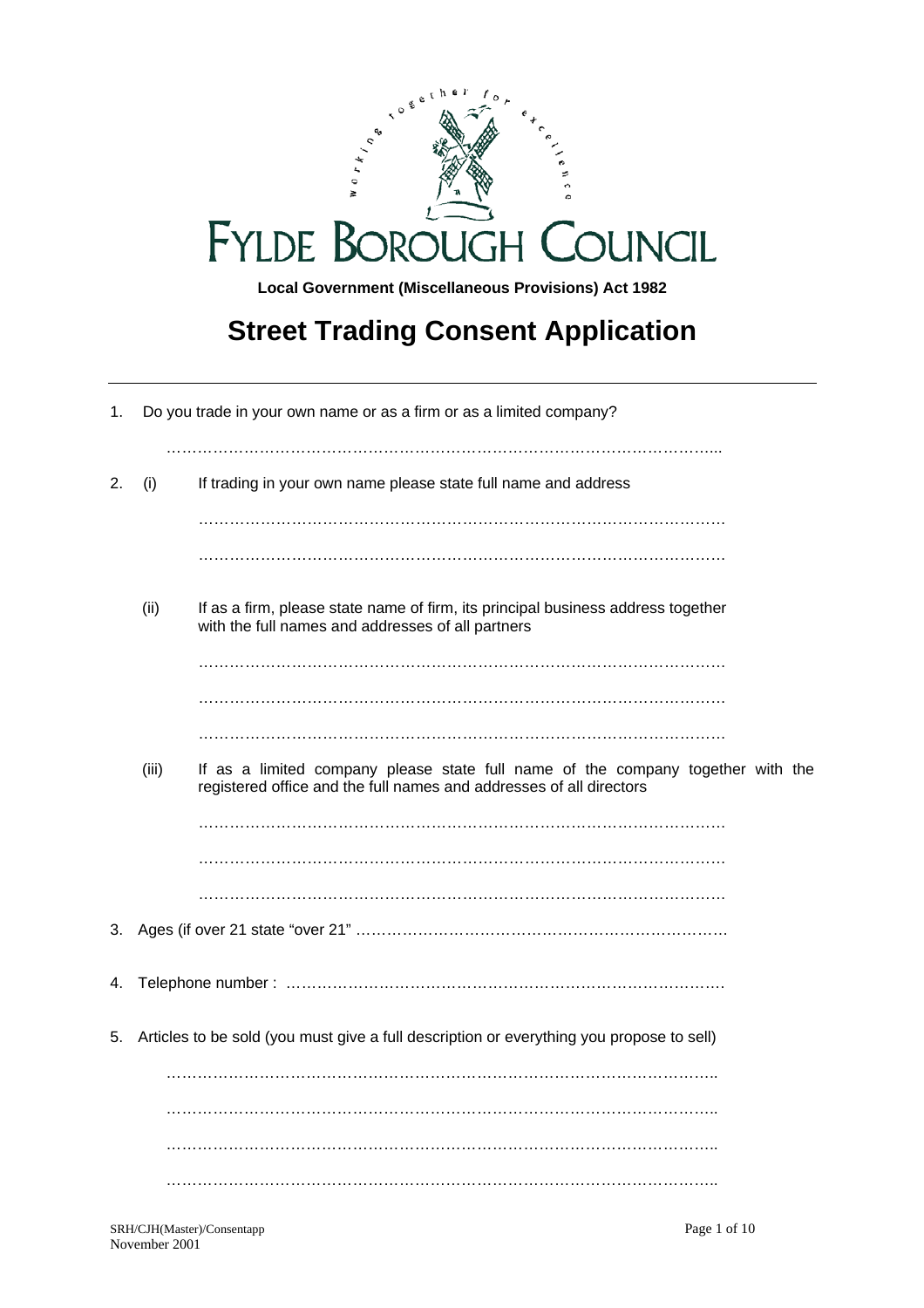| 6. | Type of vehicle to be used (if appropriate)                                                                                     |  |  |
|----|---------------------------------------------------------------------------------------------------------------------------------|--|--|
|    |                                                                                                                                 |  |  |
| 7. | Registration No. of vehicle:                                                                                                    |  |  |
|    |                                                                                                                                 |  |  |
| 8. | If not using vehicle, proposed method of sale                                                                                   |  |  |
|    |                                                                                                                                 |  |  |
|    |                                                                                                                                 |  |  |
| 9. | Give details of the place where the vehicle and goods are normally housed.                                                      |  |  |
|    |                                                                                                                                 |  |  |
|    |                                                                                                                                 |  |  |
|    | 10. Name and address of any employees authorised by you to trade from the vehicle/stall                                         |  |  |
|    |                                                                                                                                 |  |  |
|    |                                                                                                                                 |  |  |
|    | 11. If you are granted a Consent, when and where do you propose to trade. Please give intended<br>days and areas of the Borough |  |  |
|    |                                                                                                                                 |  |  |
|    |                                                                                                                                 |  |  |
|    | Give any additional information/details which you wish to be considered when dealing with<br>your application.                  |  |  |
|    |                                                                                                                                 |  |  |
|    |                                                                                                                                 |  |  |
|    | application fee can be found in the Fees & Charges table on this website and must<br>12. The<br>accompany this form.            |  |  |

Date:

Signature of Applicant: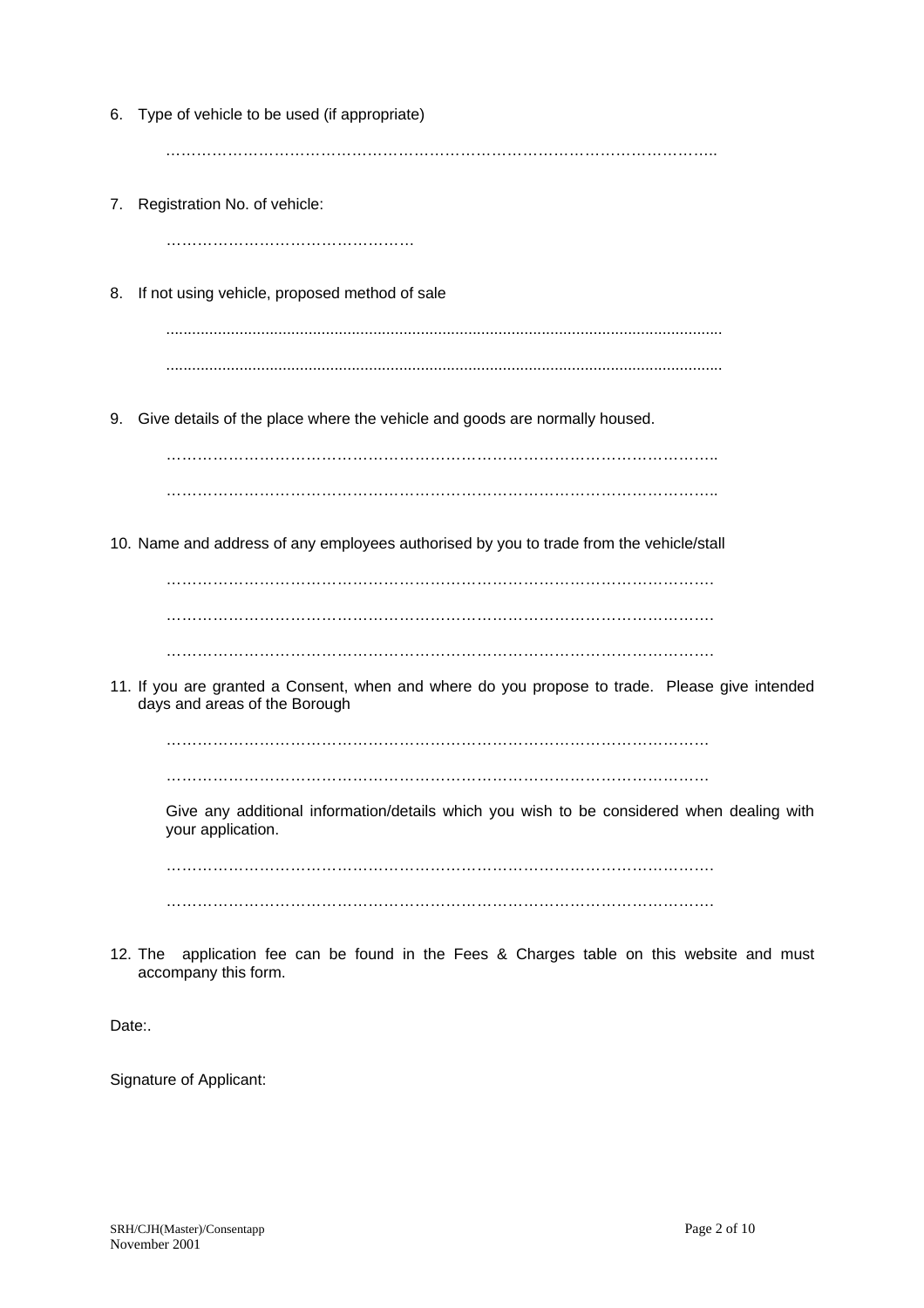### **Notes**

- 1. If your application is refused your fee will be refunded.
- 2. Every Consent is renewable on or before 1st January each year and lasts for up to one year expiring on the 31st December thereafter.
- 3. Completed forms must be return to:-

Consumer Wellbeing & Protection Public Offices 292, Clifton Drive South Lytham St. Annes FY8 1LH

## **For Office Use Only**

|                                          | Fee Paid: |
|------------------------------------------|-----------|
| Environmental Health Officer's Comments: |           |
| Date Vehicle Inspected (if appropriate): |           |
| <b>Environmental Health Officer:</b>     |           |
| Consent Granted:                         | YES/NO    |
| Consent Number:                          |           |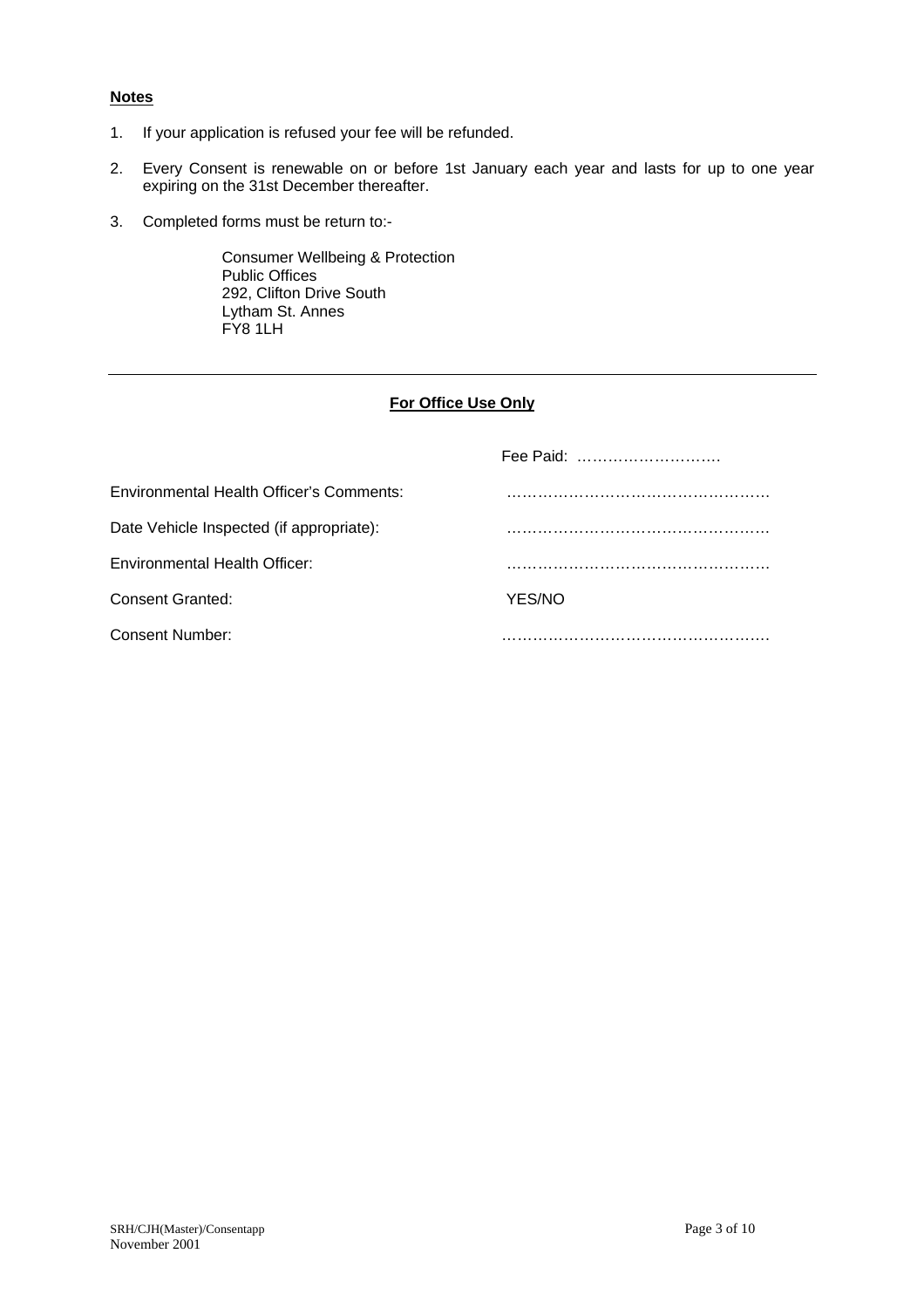# $W$  or  $F_{k}$ **FYLDE BOROUGH COUNCIL Street Trading Consent Conditions**

- 1. **Consent will not be granted if it is considered that one or more of the conditions of the consent will be breached.**
- 2. The consent granted by the Council is personal to the consent holder and is not transferable. Where the consent holder is an employer, this consent will apply to named employees who have been previously notified to and approved by the Council. The consent may only be transferred to another vehicle, container or stall with the prior consent in writing of the Council.
- 3. **The consent granted by the Council may be revoked at any time, should one or more of the conditions be breached.**
- 4. **Applications for a street trading consent, other than ice-cream vendors, must state the site from which they wish to trade.**
- 5. **The consent holder shall trade only on the site as specified in the consent.**
- 6. **The holder may apply for a variation in respect of the site. Such application for variation must be in writing and give details of the proposed relocation.**
- 7. **It is the applicant's responsibility to ensure that the site they are applying for is suitable and they have a legal right to trade. No responsibility will be accepted by Fylde Borough Council for persons found to be trading from unsuitable or illegal sites.**
- 8. Only goods specified in the consent may be sold from the vehicle, container or stall specified in the consent.
- 9. Nuisance or annoyance shall not be caused by the consent holder or any of his/her employees to persons using the street or otherwise.
- 10. No obstruction of any street or right of way or danger to the public shall be caused by the consent holder or any of his/her employee of his.
- 11. **The consent holder shall not permit any nuisance, obstruction or annoyance to be caused by the presence of his / her trading activities to persons occupying nearby residential or commercial premises.**
- 12. The name and address of the consent holder shall be displayed conspicuously on the vehicle, container or stall used by him/her.
- 13. The consent holder shall comply with all legislation relevant to the conduct of the business in which he/she is engaged and ensure that any vehicle used by him in connection therewith is in a roadworthy condition and where necessary taxed and insured.
- 14. The consent holder or any person employed by him/her shall not use any loudspeaker, whistle, horn, bell or their audible method to attract custom, PROVIDED that this shall not apply to the chimes of an ice cream van during permitted hours of 12 noon to 7.00 p.m.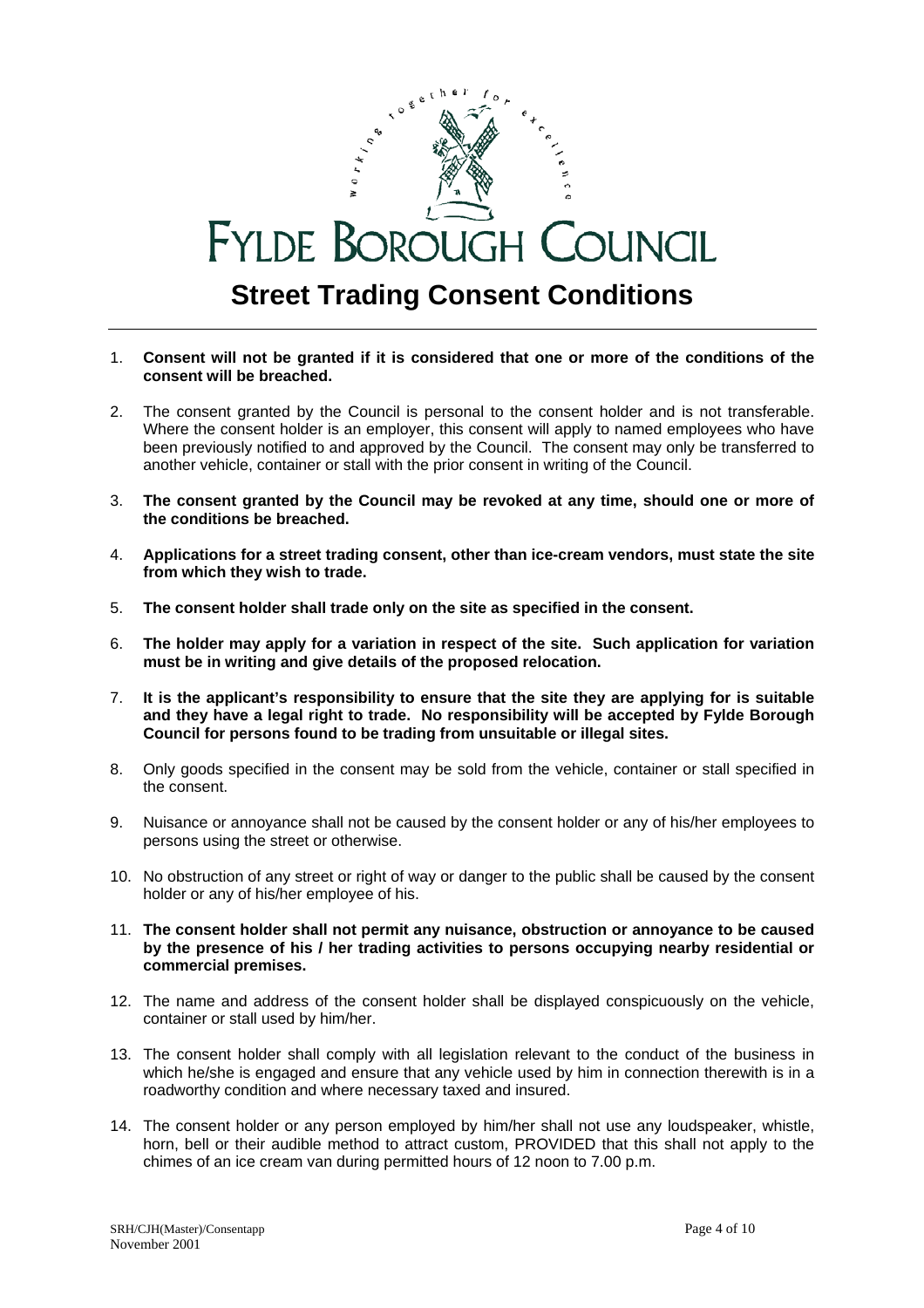- 15. The consent holder shall provide adequate receptacles for rubbish and shall after trading has ceased, remove all rubbish and litter from the site.
- 16. The consent holder shall comply with any reasonable requirements of the Council or any of its officers or of any police officer in relation to the siting or operation of his/her street trading business.
- 17. The Council may forfeit this consent if consent holders shall without good cause fail to comply with any condition herein.
- 18. Any consent issued will only be valid in relation to a single vehicle, container or stall.
- 19. The consent holder shall at the request of the Council present the vehicle, container or stall for inspection at such time and place as required by the Council.
- 20. consents will not be granted to persons under the age of 17 years.
- 21. consents will be granted for the period 1st January to 31st December inclusive, after which renewals, where given, will relate annually.
- 22. The fee, which must accompany the application, can be found in the Fees & Charges table on this website. If the application is received after 1st July in any given year, the fee will be half the annual fee. All consents expire on the 31st December. The fee will be refunded if the consent is not granted.
- N.B. The Law provides that any person who trades in a "consent Street" without having obtained the consent of the Council shall be guilty of an offence.

The following special conditions apply to this consent:

Summary of the Code of Practice on Noise from Ice Cream Van Chimes etc.

It is an offence to sound your chimes before 12 noon or after 7.00 p.m. It is also an offence to sound your chimes in such a way as to give reasonable cause for annoyance. A code of practice approved by the Government gives guidance on methods of minimising annoyance caused by your chimes. The main points of the code of practice are:-

#### Do Not Sound Chimes

- 1. for longer than 4 second at a time;
- 2. more often than once every 3 minutes;
- 3. when the vehicle is stationary;
- 4. when in sight of another vehicle which is trading;
- 5. when within 50 metres of schools (during school hours), hospitals and places of worship (on Sundays and other recognised days of worship);
- 6. more often than once every 2 hours in the same length of street;
- 7. louder than 80 dB(A) at 7.5 metres;
- 8. as loudly in quiet areas or narrow streets as elsewhere.

#### Remember:-

It is an offence to sound your chimes before 12 noon or after 7.00 p.m.

It is an offence to sound your chimes at any time in a way which gives reasonable cause for annoyance.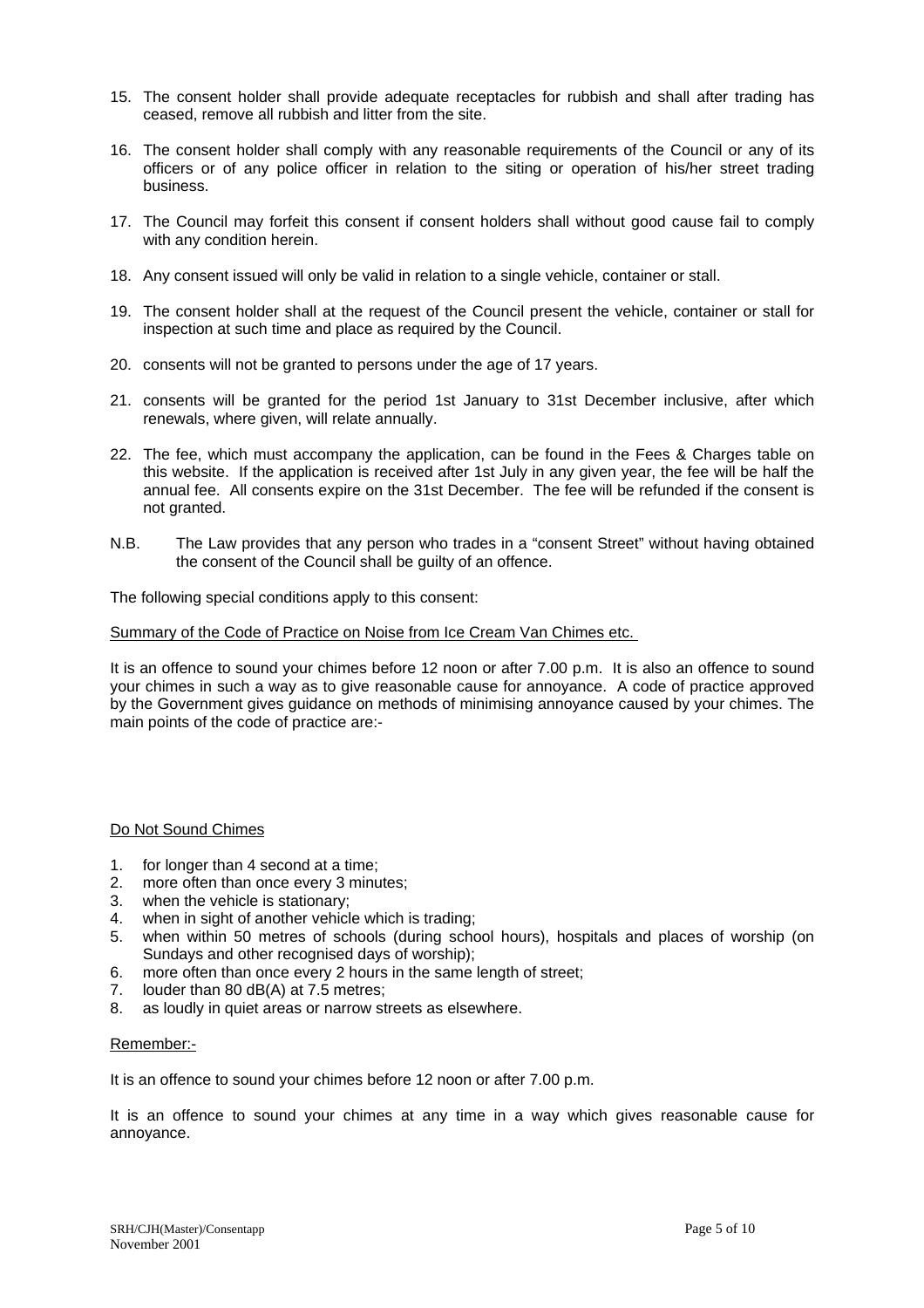# **FYLDE BOROUGH** COUNCIL

## **Local Government (Miscellaneous Provisions) Act 1982**

# **Application for Trading in "Consent Streets"**

In accordance with the Local Government (Miscellaneous Provisions) Act 1982, Fylde Borough Council have resolved that as from the 1st January 1993 all streets within the Borough (with the exception of those streets previously designated as prohibited streets – see attached Appendix A and existing consent streets – see attached Appendix B) to designated as consent streets.

NOTE: Consents in respect of streets (areas) listed under Schedule B are granted by the Chief Executive in accordance with the wishes of the Council. Currently, consent is granted in respect of 7 fixed pitches on land in the ownership of the Council i.e. off the public highway. Consent to trade on this land which is in the ownership of the Council is fixed in respect of each individual site. It is therefore important to note that consent to trade in respect of this application does not include consent to trade in the area defined under Schedule B.

### Guidance Notes for Applicants

A "Consent Street" is fined as a street in which street trading is prohibited without the consent of the districts council.

"Street Trading" means the selling or exposing or offering for sale of any article (including a living thing) in a street but this does not include:-

- (a) trading as a pedlar under the authority of a pedlars certificate granted under the Pedlars Act 1971;
- (b) anything done in a market or fair the right to hold which was acquired by Virtue of a grant, enactment or order;
- (c) trading in a trunk road picnic area provided under the Highways Act 1980;
- (d) trading as a news vendor;
- (e) trading at (i) a petrol filling station;
	- (ii) at a shop or in a street adjoining premises so used and as part of the business of the shop;
- (f) selling things, or offering or exposing them for sale as a roundsman.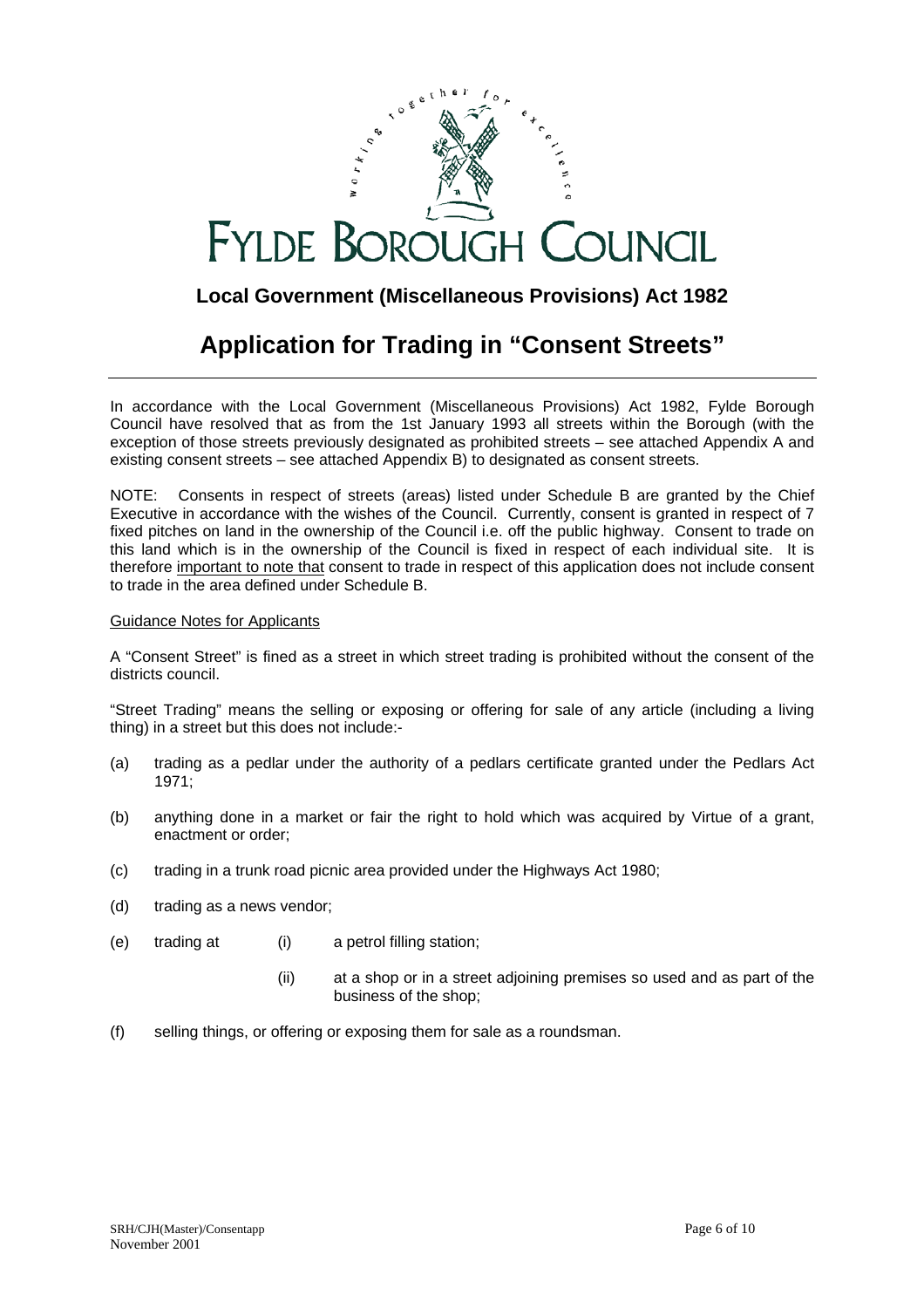The reference to trading as a news vendor in (d) above is a reference to trading where:-

- (1) the only article sold or exposed or offered for sale are newspapers or periodicals; and
- (2) they are sold or exposed for sale without a stall or receptacle for them or with a stall or receptacle for them which does not:-
	- (i) exceed 1m in length or width or 2m in height;
	- (ii) occupy a ground area exceeding 025sq.m;
	- (iii) stand on the carriageway of a street.

Any application for street trading consent must be made to the Council in writing on the attached form.

The Council will consider all applications for "Consent" and may grant such consent if they think fit.

Consents will not be granted to persons under the age of 17 years.

A Street Trading Consent will be granted for 12 months only and may be revoked at any time.

Conditions are imposed on each applicant granted such a consent (see attached). The Council have the power to vary the conditions of the consent at any time.

For consent to trade a fee is required. This can be found in the Fees & Charges table on this website

The Law provides that any person who trades in a "consent street" without having obtained the consent of the Council shall be guilty of an offence.

It is also an offence to street trade in a consent street listed under Schedule B without the consent of the Chief Executive and in a prohibited street as listed under Schedule A.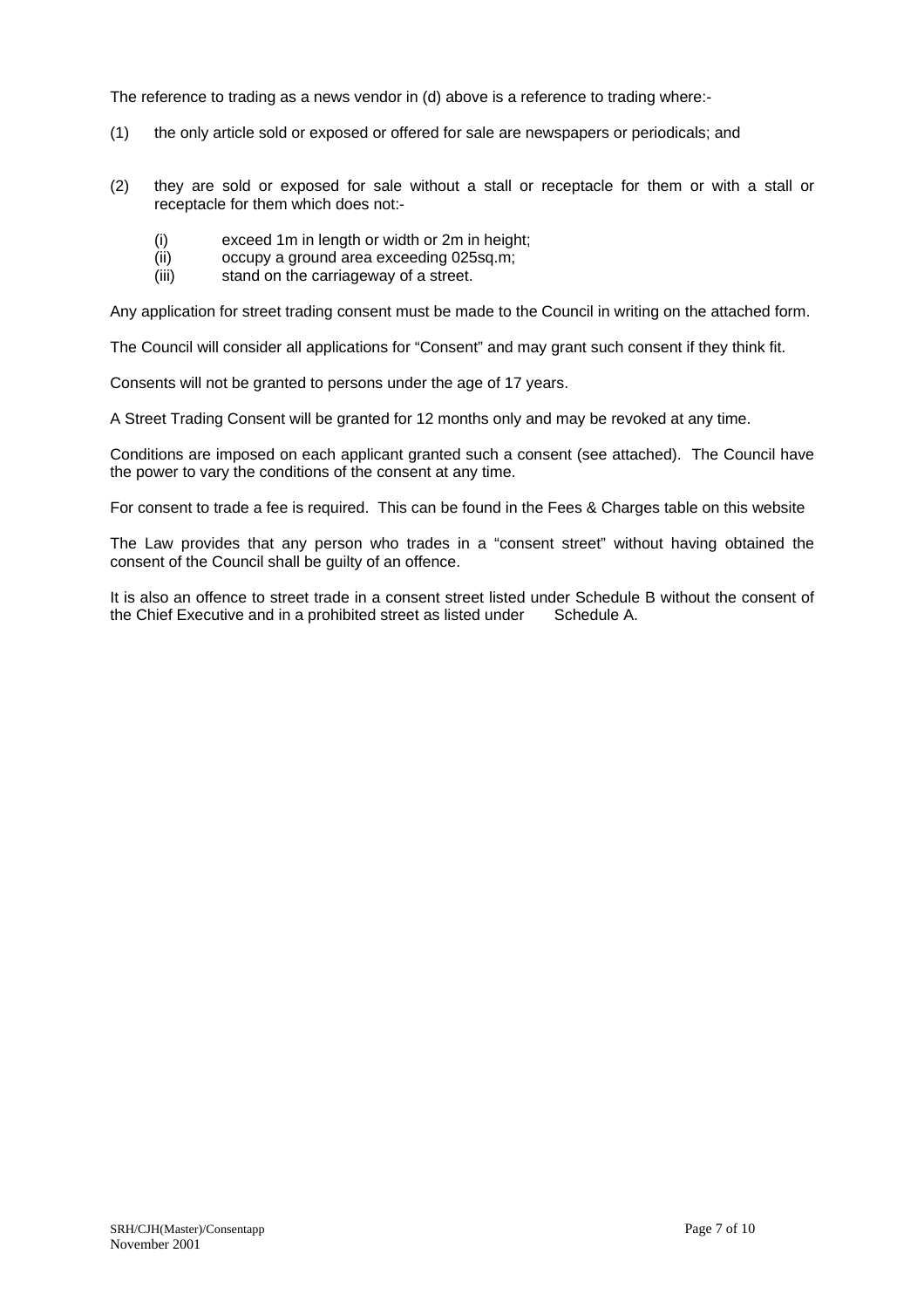

**Local Government (Miscellaneous Provisions) Act 1982**

# **Street Trading**

The streets in Schedule 'A' are designated as Prohibited Streets for the purposes of street trading, and the streets in Schedule 'B' are designated as consent streets for which authorisation from the Chief Executive is required. It is important to note that consent to trade in respect of consents granted by Director of Environmental Services do not include consent to trade in the areas defined under Schedule 'B'.

## **Schedule A**

Albany Road Gregson Street All Saints Road **Grosvenor Street** Grosvenor Street Ansdell Road South (from Inner Promenade) to Clifton Drive) **Hastings Place Hastings Place** Astland Street **Highbury Road West (from** Avon Street **St. Davids Road North**) **St. Davids Road North** Arundel Road (Princes Road to Lake Road North) Hornby Road Back Commonside Back North Crescent **Inner Promenade** Inner Promenade Back Rossall Road<br>Back St. Annes Road West **New York Contract Contract Contract Contract Contract Contract Contract Contract Contr** Back West Crescent to Lake Road North) Back Woodlands Road King Edward Avenue Bazley Road **Kings Road Kings Road Kings Road Kings Road** Ballam Road (from Westby Street to Lake Road (from Inner Cuardian Royal Exchange Assurance Cuardian Royal Exchange Assurance Guardian Royal Exchange Assurance Co. Ltd. entrance) South) Bannister Street **Lightburne** Avenue Lightburne Avenue Bath Road Links Gate Bath Street and its continuation access **Links Road** Links Road to Lytham Promenade **Lowtham Promenade Lowther Terrace** Beach Avenue Beach Road Marine Drive Beach Street Market Square Beauclerk Road Nietas Place New York 1999 and Miletas Place Bentinck Road Myra Road Myra Road Myra Road Myra Road Myra Road Myra Road Myra Road Myra Road Myra Road Myra Road Myra Road Myra Road Myra Road Myra Road Myra Road Myra Road Myra Road Myra Road Myra Road Myra Road Myra Roa Blackpool Road (from Albany Road to Cambridge Road) and Cambridge Road and Cambridge Road and Cambridge Road and Cambridge Road and Cambridge Road Bromley Road Buckingham Road

Clifton Drive North to

Kingsway (Woodlands Road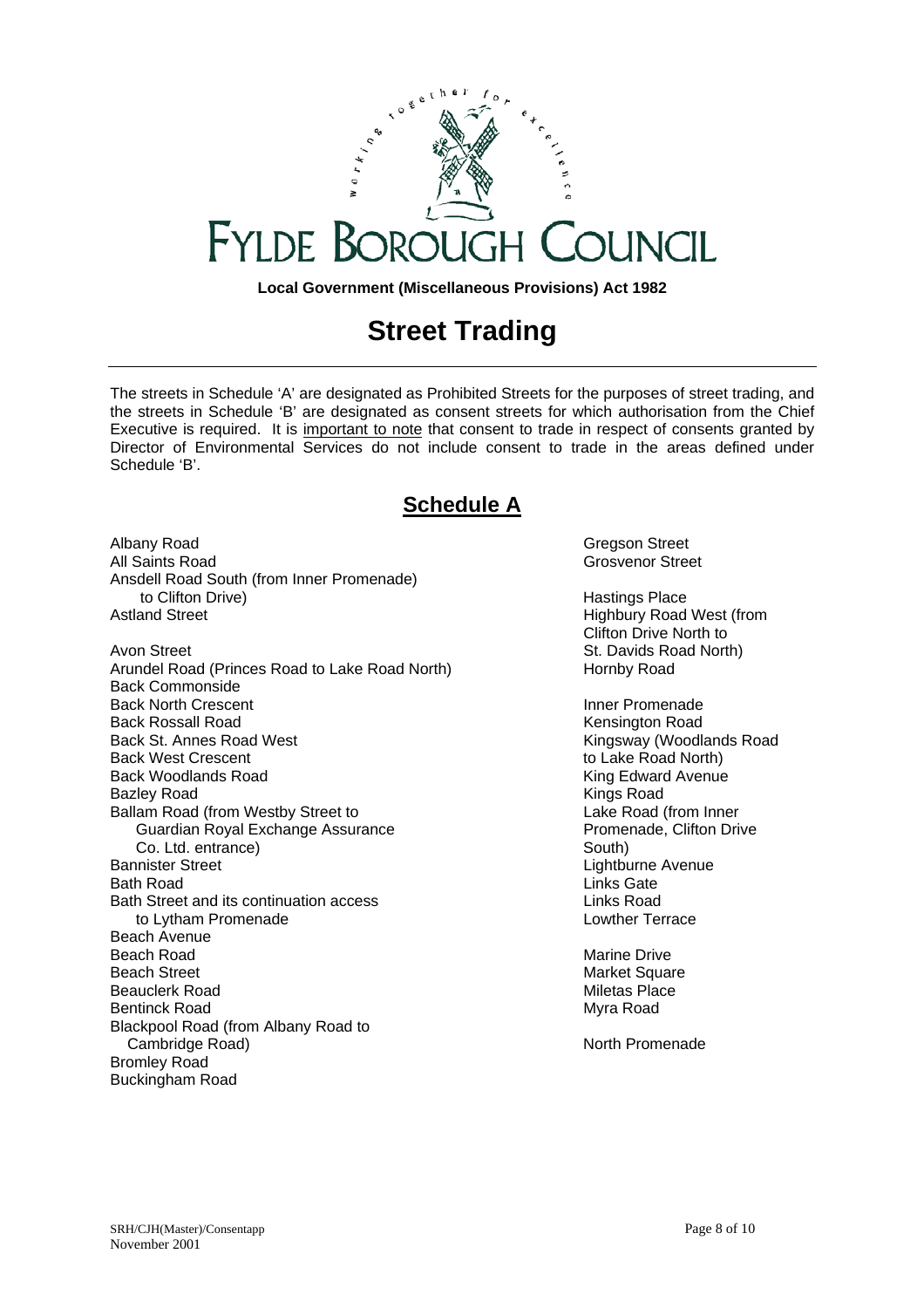#### Schedule A Cont'd

Cartmell Road Oxford Road (Back<br>Central Beach Woodlands Road Woodlands Road to Ansdell Cartmell Road Road North) Central Beach St. Andrews Road South Church Road (Lytham) (from West Crescent to Clifton Drive (Ansdell/Lytham) St. Thomas Road) Clifton Drive North St. Annes Road East (from

Clifton Drive South Road) Clifton Street **St. Annes Road West** Commonside **St. Davids Road South Commonside**<br>
St. Davids Road South Coronation Road **St. Secure St. Secure St. Georges** Lane Crescent, The St. Georges Road Cyprus Avenue St. Georges Square **Denford Avenue** St. Johns Street **Derbe Road St. Patricks Road South St. Patricks Road South St. Patricks Road South St. Patricks Road South Interventional St. Patricks Road South Interventional St. Patricks Road South Interventional St. Patricks Road Sou** Dicconson Terrace, and its continuation St. Pauls Avenue access to Lytham Promenade **St. Thomas Road** St. Thomas Road Douglas Street Sandgate<br>Dove Street Denmark Road South Promenade East Beach Station Road Station Road Station Road Station Road Station Road Station Road Station Road Station Road Station Road Station Road Station Road Station Road Station Road Station Road Station Road Station Road Sta Eastbank Road Swainson Street Eddington RoadTodmorden Road Fairhaven RoadUpper Westby Street Fairlawn Road Warton Street Fylde Road (Ripon Road to Albany Road West Beach Park Road **Westby Street** Park Street **Park Street** Windsor Road (Woodlands Pleasant Street **Road to Pembroke Road** to Pembroke Road to Pembroke Road to Pembroke Road to Pembroke Road to Pembroke Road to Pembroke Road to Pembroke Road to Pembroke Road to Pembroke Road to Pembroke Road to Pembroke Pollux Gate **Windsor Road (Pembroke** Windsor Road (Pembroke Preston Road **Road Communist Communist Communist Communist Communist Communist Communist Communist Communist Communist Communist Communist Communist Communist Communist Communist Communist Communist Communist Communist Com** Pembroke Road Princes Road Woodlands Road<br>Queen Street Ribble Street Worsley Road (from Hilton Richmond Road **Avenue to Links View**) **Avenue to Links View** Ripon Road Rutland Court Rutland Road Riley Avenue Rossall Road (from Gordon Road to Ansdell Road) Seymour Road St. Albans Road St. Andrews Road North (from St. Annes Road West to Beach Road)

Orchard Road

 Railway to Headroomgate St. Georges Lane

Seafield Road

Woodville Terrace

All of which streets are in the area known as Lytham St. Annes, Lancashire